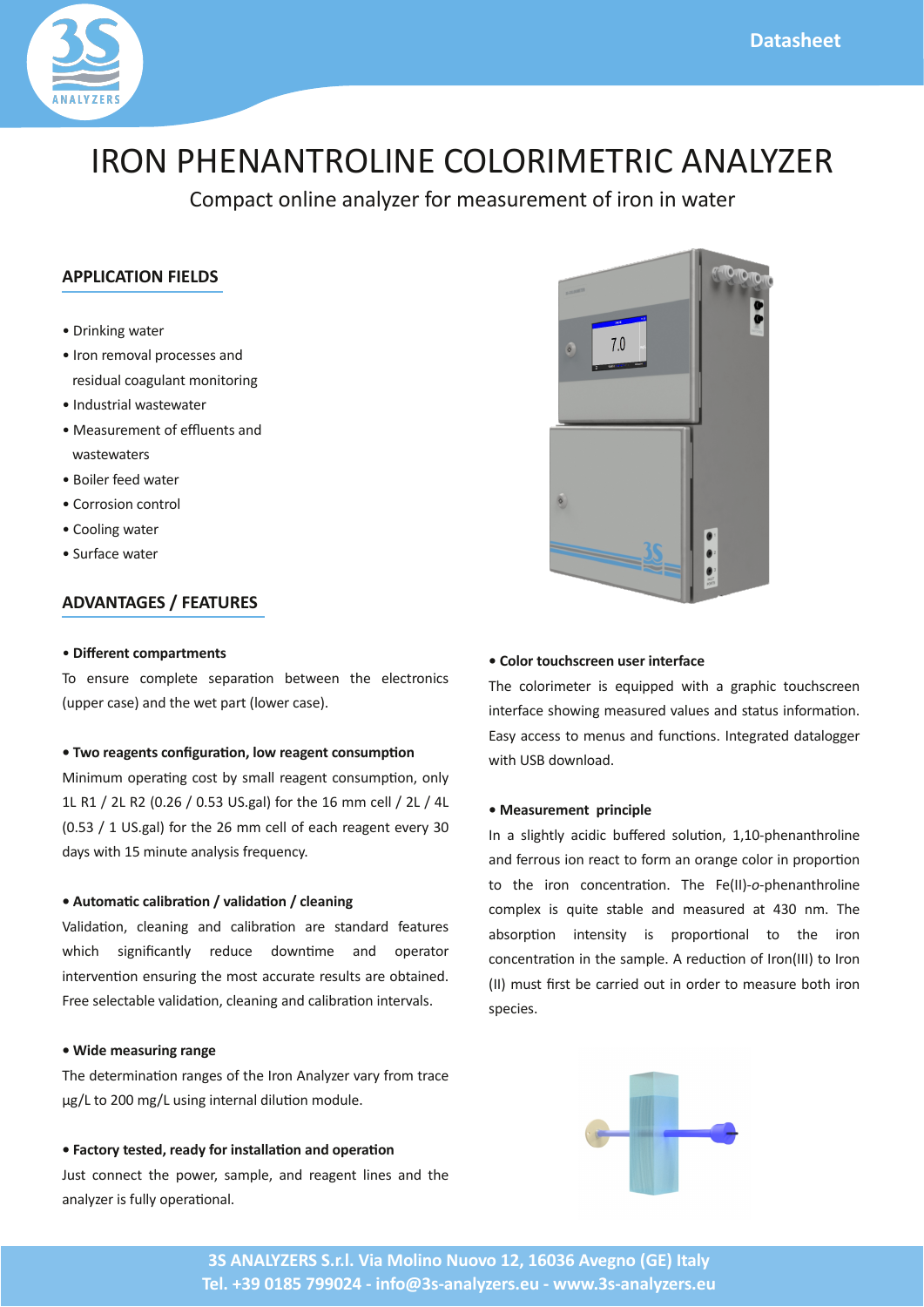| $/2$ .<br>$, \cdot) 0.$     | FP9 FP9 +0 ( $\frac{2}{3}$ +(3 .+*?, 9, ) 9<br>35(0)                                                                                |                                                                                                                                |
|-----------------------------|-------------------------------------------------------------------------------------------------------------------------------------|--------------------------------------------------------------------------------------------------------------------------------|
| $/2.8$ \$<br>$, .88$ (      | $8. *1 (+4.8 08/+. * ;$                                                                                                             |                                                                                                                                |
| $/2.8$ \$. $*$ \$           | $CCEO+F, , )$ $E)$ )<br>$\mathcal{C}(\mathcal{Q})$<br>$C(CHO+J, 0, 2I)$ ((@<br>2, 0+ ECC) \$< 4 \$0% \$0 .* ( \$21+*                |                                                                                                                                |
| $, + 28886$                 | $QCCE$ ,, $)$ + $QH$ $O94$ $%$ $%$ $3.8$ $%$ $0.7H$<br>) ) $((@)$<br>$QGCH,$ , ) + QHD94% $% 3.8$ \$. 0.70<br>) ) (( $@$            |                                                                                                                                |
| * $(6/8)$<br>$. -2 * 6$     | $(6, +\$ ) $(9, 0\%$ =<br>$+$ * 1* 2+2/ * (6/ &;                                                                                    | $%$ * (67. & / $\frac{8}{68}$ /0(( & ) & $\frac{3}{2}$ ) + 2*0 + 4 ((/, ;                                                      |
| 6(1)                        | K=CC) & 20/9& (2 & \$ +* & +* & \$ +.<br>* $(6/8.6($ * $.8/8$$ # .) /2.8\$;                                                         | * 0%, & 02. . & $(2 \t 0\t 0\t + 1 + t \t (1 + 8t)$ :                                                                          |
| $1 +^*$ ((                  | ), $\Omega$ , $\%$ 0                                                                                                                | $CCC = /0 +1, 50.* (. / .3 + 8.48\% (3) // 4.80\%$<br>@ G                                                                      |
| ), (                        | $. 1/2. = . 31/ ($<br>), $\Omega$ .: H=HCB $\Omega$ O=DEEB $\omega$<br>$(+4$ 0: KCO+ HCC) $\triangleleft$ &<br>+** 1+*: I) ) ?N=&;@ | DOCEC = $\{0, 1+^* 2^* 10000\} 1.4^* 10000$ = 7+0%.) /%<br>@ G<br>$/8$ * &, 203+(0\$/3& (@<br>$CCC = )$ , $(8.5 \t2)$ ,<br>@ G |
| . &                         | $1/2 = 90 + 0.8$ . &<br>+** 1+*:DE)) ?M=&;@                                                                                         | 0%. $1/+8/98$ (2 8\$ 50 .* (820+./0+8 . / 0% * (67 .<br>$.*$ \$ * & $.*0'$ & + / ), ( . / .3+&/ . (/+ 3 & (;                   |
| $B+ /0$ ) /                 | DOE4 &D%&0\$.0 /4 &0%&\$3 (3                                                                                                        | $+2.4$ /80 + + + 8 +;                                                                                                          |
| $x^*/x^*/$<br>? 5 5 @       | ICG5FKC5EGE) ) ?EF;I 5DGK5L;G& @                                                                                                    |                                                                                                                                |
| \$%                         | ,, .+5; EC $$7GG$ ( $/@$                                                                                                            |                                                                                                                                |
| $+4$ . 2, , (6              | $+(0$ \$ : DCC=EGC HCd C 7/0 $*$ . +.<br>EG $2+$ , $1+$ * @<br>$+4$ . $+^*/2$ ), $1+^*$ : ) 5; KC                                   |                                                                                                                                |
| 20, 20                      | $E5GEC$ ) $+20,20$ +.) /2.<br>$\mathbf 0$<br>$+2/$<br>GKH                                                                           |                                                                                                                                |
| $( . )$ /                   | , .+\$. ) ) ( , +0 $*$ 1 ( (6/<br>E.                                                                                                |                                                                                                                                |
| $$0 (+, 20)$                | $(9/8.8)$ +0 /0.0 $\div$ 0.9 9/0.0 50 6 (9/' & 8 (<br>1) 9) $.$ \$ $*$ 6/0+,                                                        |                                                                                                                                |
| $+.$ ' &\$<br>), $\Omega$ . | H=GHB ?GD=DDFB@                                                                                                                     |                                                                                                                                |
| $2)$ & & 66                 | DC0+LOO $\frac{1}{2}$ + +. 2/ + * (6 $\textcircled{2}$                                                                              |                                                                                                                                |
| */0 $(1 +$ *                | (() $+2*070*$ . @ * %0+, /2, , +.0<br>+., $*( ) +2*0?+, 1+*/@$                                                                      |                                                                                                                                |
| $. +0 +^*$ .                | HG.                                                                                                                                 |                                                                                                                                |